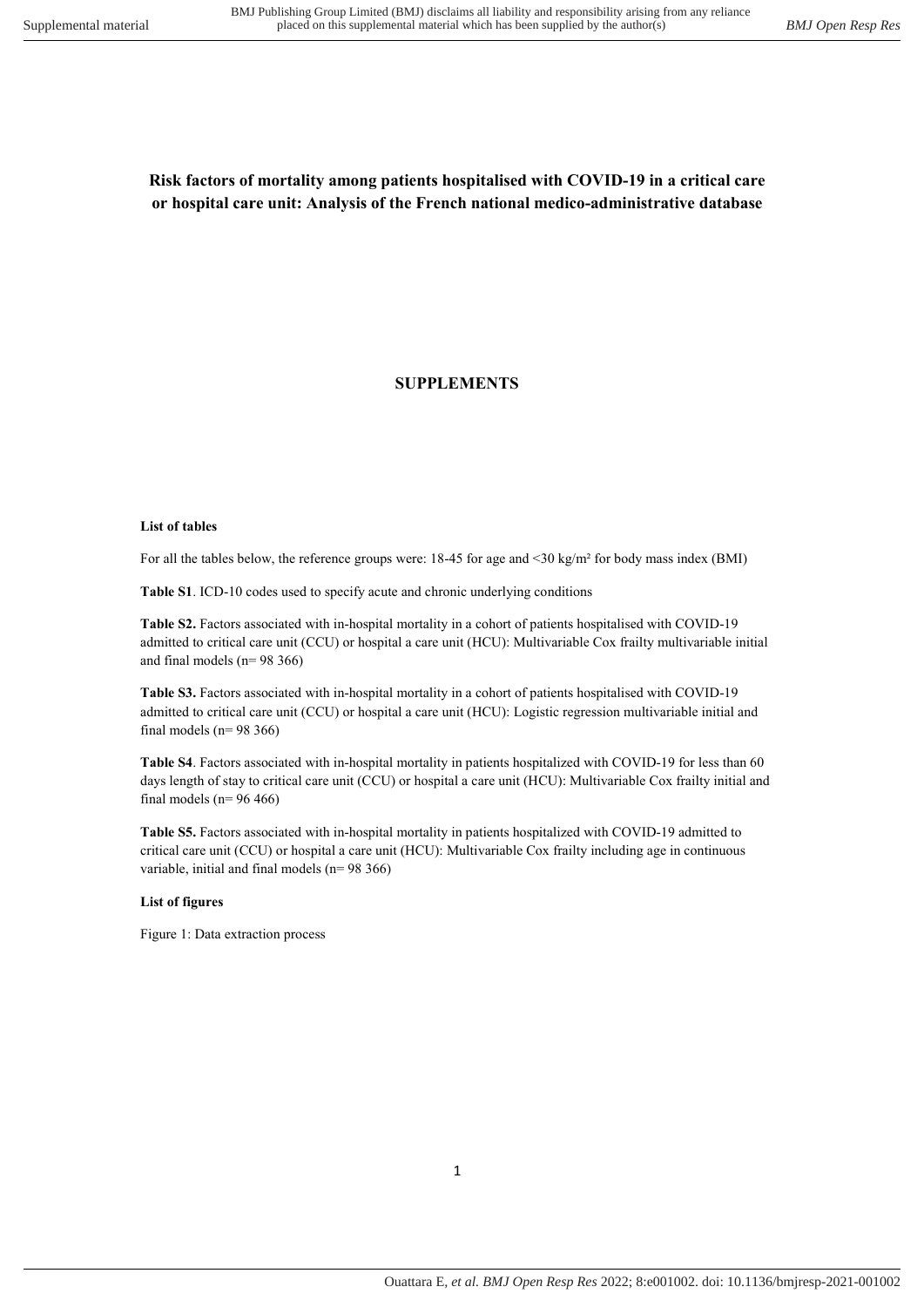

#### Figure 1: Data extraction process

\*Sessions were admissions for repeated treatment procedures such as chemotherapy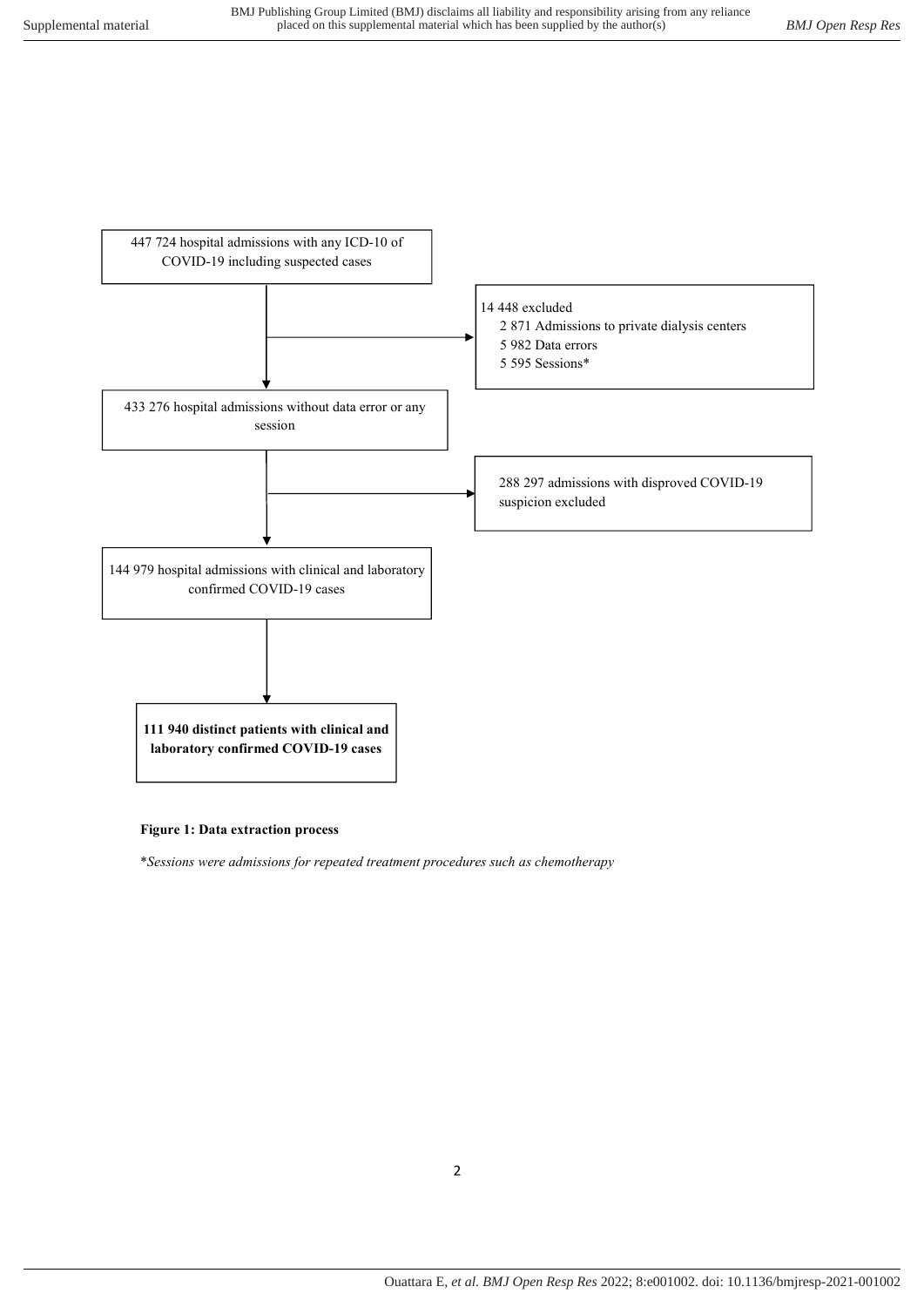#### Table S1: ICD-10 codes used to specify acute and chronic underlying conditions

| Acute and chronic underlying conditions                | ICD-10 code                                                 |  |
|--------------------------------------------------------|-------------------------------------------------------------|--|
| Chronic underlying conditions                          |                                                             |  |
| Asthma                                                 | J45, J46                                                    |  |
| Chronic cardiac disease                                | 150, 1110, 1130, 1132                                       |  |
| Chronic kidney disease <sup>(1)</sup>                  | N18, I120, I131, I132, Z992                                 |  |
| Chronic pulmonary disease                              | J44, J961, J43, J47, J84                                    |  |
| Cirrhosis without transplant <sup>(2)</sup>            | K700, K702, K703, K717, K74                                 |  |
| Coronary artery disease <sup>(3)</sup>                 | I20, I21, I22, I23, I24, I25, Z8671, Z955                   |  |
| Dementia                                               | F00, F01, F02, F03, F1073, F1173, F1273, F1373, F1473,      |  |
|                                                        | F1573, F1673, F1773, F1873, F1973                           |  |
| Diabetes (type 1 and 2)                                | E10, E11, E12, E13, E14, O24                                |  |
| Dyslipidemia                                           | E780, E781, E782, E783, E784, E785                          |  |
| History of stroke                                      | 169, 160, 161, 162, 163, 164                                |  |
| HIV / AIDS                                             | B20, B21, B22, B23, B24, Z21                                |  |
| Hypertension                                           | 110, 111, 112, 113, 115                                     |  |
| Malignant neoplasm                                     | C00-C97, D00-D09                                            |  |
| Obesity, Body Mass Index, kg/m <sup>2 (4)</sup>        |                                                             |  |
| $>$ 30 and $<$ 40                                      | E6604, E6605, E6614, E6615, E6624, E6625, E6684,            |  |
|                                                        | E6685, E6694, E6695                                         |  |
| >40                                                    | E6606, E6607, E6616, E6617, E6626, E6627, E6686,            |  |
|                                                        | E6687, E6696, E6697                                         |  |
| Unspecified                                            | E6609, E6619, E6629, E6689, E6699                           |  |
| Solid organ transplant                                 | Z94, T86                                                    |  |
| Acute underlying conditions                            |                                                             |  |
| Acute kidney injury                                    | N17, R392                                                   |  |
| Acute liver failure                                    | K720, K711, K712, K761, K762                                |  |
| Acute pulmonary embolism                               | 126                                                         |  |
| Acute pulmonary failure                                | J960, J969                                                  |  |
| Acute pulmonary infection (excluding viral infections) | J13, J14, J15, J16, J170, J172, J173, J178, J18, J690, J698 |  |
| Acute respiratory distress syndrome                    | J80                                                         |  |
| Myocardial infarction <sup>(3)</sup>                   | 120, 121, 122, 123, 124                                     |  |
| Shocks                                                 | R57                                                         |  |
| Thrombophlebitis                                       | <b>I80</b>                                                  |  |

 $<sup>(1)</sup>$  Information not retained if renal transplant code (Z940) during the hospital stays or during a previous</sup> hospitalization of at most 2 years·

<sup>(2)</sup> Information not retained if liver transplant code (Z944) during the hospital stays or during a previous hospitalization of at most 2 years·

 $^{(3)}$  If one of the codes for "Coronary artery disease" was present in a previous hospitalisation of at most 2 years or one of I25, Z8671, Z955 was present during the hospital stay then the patient was considered with "Coronary artery disease" and without "Myocardial infarction" · Otherwise if one of I20, I21, I22, I23, I24 was only present during the hospital stay then the patient was considered with "Myocardial infarction" and without "Coronary artery disease"·

 $^{(4)}$  This information was specified either by a code present in the hospital stay or by a code present in a stay 2 years before otherwise reclassified in "Obesity  $(BMI$  = 30 and <40)  $\cdot$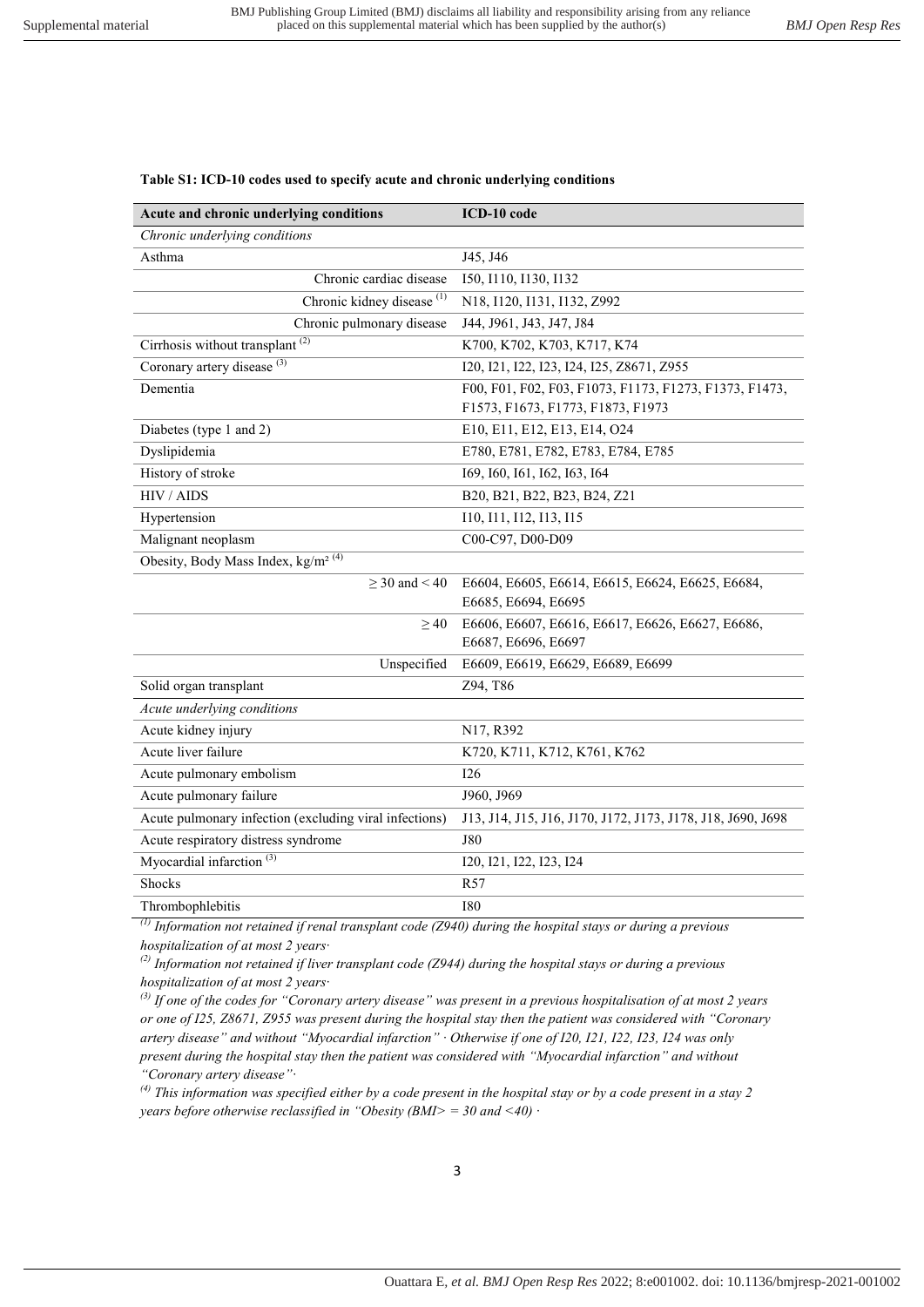Patients admitted to a hospital care unit

|                                        | $(CCU), (n=25 765)$          |                            | $(HCU)$ , $(n= 72, 601)$     |                            |
|----------------------------------------|------------------------------|----------------------------|------------------------------|----------------------------|
|                                        | Initial model<br>aHR (CI95%) | Final model<br>aHR (CI95%) | Initial model<br>aHR (CI95%) | Final model<br>aHR (CI95%) |
| Age, years                             |                              |                            |                              |                            |
| $<$ 18 vs 18 - 45                      | $0.55(0.31 - 0.99)$          | $0.55(0.30 - 0.99)$        | $0.23(0.03 - 1.61)$          | $0.22(0.03 - 1.60)$        |
| $46 - 65$ vs $18 - 45$                 | $1.59(1.35 - 1.88)$          | $1.60(1.35 - 1.88)$        | $3.29(2.48 - 4.37)$          | $3.29(2.48 - 4.37)$        |
| $66 - 70$ vs 18 - 45                   | $2.47(2.10 - 2.91)$          | $2.47(2.10 - 2.91)$        | $6.79(5.16 - 8.95)$          | $6.80(5.16 - 8.95)$        |
| $71 - 84$ vs $18 - 45$                 | $4.08(3.47 - 4.80)$          | $4.09(3.48 - 4.81)$        | $12.50(9.54 - 16.38)$        | $12.49(9.54 - 16.37)$      |
| $\geq 85$ vs 18 - 45                   | $8.09(6.80 - 9.63)$          | $8.17(6.86 - 9.72)$        | $18.23(13.91 - 23.89)$       | $18.21(13.90 - 23.86)$     |
| Gender, Male                           | $1.03 (0.98 - 1.09)$ *       | $1.03 (0.98 - 1.09)^*$     | $1.28(1.23 - 1.33)$          | $1.28(1.23 - 1.33)$        |
| Body Mass Index, kg/m <sup>2</sup>     |                              |                            |                              |                            |
| $30 - 39$ vs $< 30$                    | $0.72(0.66 - 0.78)$          | $0.71(0.66 - 0.77)$        | $0.66(0.60 - 0.73)$          | $0.66(0.60 - 0.73)$        |
| $≥40$ vs < 30                          | $1.16(1.01 - 1.33)$          | $1.15(1.01 - 1.32)$        | $1.07(0.90 - 1.26)$          | $1.07(0.91 - 1.26)$        |
| Hypertension                           | $0.81(0.77 - 0.86)$          | $0.81(0.76 - 0.85)$        | $0.85(0.81 - 0.88)$          | $0.84(0.81 - 0.88)$        |
| Chronic cardiac disease                | $1.05 (0.98 - 1.12)^*$       | $1.06 (0.99 - 1.13)^*$     | $1.03 (0.99 - 1.07)^*$       | $1.03 (0.99 - 1.08)^*$     |
| Coronary artery disease                | $1.11(1.04 - 1.19)$          | $1.10(1.03 - 1.17)$        | $1.01 (0.96 - 1.06)^*$       |                            |
| Diabetes (type 1 and 2)                | $1.11(1.05 - 1.17)$          | $1.11(1.05 - 1.17)$        | $1.02 (0.98 - 1.06)^*$       |                            |
| Chronic kidney disease                 | $1.04 (0.97 - 1.12)^*$       |                            | $1.07(1.02 - 1.12)$          | $1.07(1.03 - 1.12)$        |
| Asthma                                 | $0.95(0.83 - 1.08)$ *        |                            | $0.76(0.68 - 0.85)$          | $0.76(0.68 - 0.85)$        |
| Chronic pulmonary disease              | $1.08(1.00 - 1.17)$          | $1.08 (1.00 - 1.16)^*$     | $1.01 (0.96 - 1.06)^*$       |                            |
| Malignant neoplasm                     | $1.34(1.25 - 1.43)$          | $1.34(1.25 - 1.43)$        | $1.41(1.35 - 1.47)$          | $1.41(1.35 - 1.47)$        |
| Dementia                               | $1.30(1.16 - 1.45)$          | $1.30(1.16 - 1.46)$        | $1.07(1.03 - 1.12)$          | $1.07(1.03 - 1.12)$        |
| Solid organ transplant                 | $1.13(0.96 - 1.33)*$         | $1.14 (0.98 - 1.34)^*$     | $1.11(0.90 - 1.36)$ *        |                            |
| Dyslipidaemia                          | $0.94 (0.87 - 1.01)^*$       | $-$                        | $0.95(0.90 - 1.00)$          |                            |
| Cirrhosis without transplant           | $1.41(1.21 - 1.64)$          | $1.41 (1.21 - 1.64)$       | $1.27(1.11 - 1.44)$          | $1.27(1.12 - 1.45)$        |
| History of stroke                      | $1.13(1.03 - 1.24)$          | $1.13(1.03 - 1.24)$        | $1.11(1.05 - 1.18)$          | $1.11(1.05 - 1.17)$        |
| Acute pulmonary failure                | $1.21 (1.15 - 1.28)$         | $1.21 (1.15 - 1.28)$       | $3.16$ $(3.05 - 3.28)$       | $3.16$ $(3.05 - 3.28)$     |
| Acute respiratory distress<br>syndrome | $1.60(1.50 - 1.70)$          | $1.60(1.50 - 1.70)$        | $3.96 (3.74 - 4.19)$         | $3.95(3.73 - 4.18)$        |
| Acute pulmonary infection              | $0.54(0.51 - 0.57)$          | $0.54(0.50 - 0.57)$        | $0.81 (0.76 - 0.85)$         | $0.81 (0.76 - 0.85)$       |
| Shock                                  | $1.64(1.54 - 1.74)$          | $1.64(1.54 - 1.74)$        | $2.92(2.63 - 3.23)$          | $2.91(2.63 - 3.23)$        |
| Myocardial infarction                  | $1.16 (0.96 - 1.39)^*$       | --                         | $1.06 (0.85 - 1.33)^*$       |                            |
| Acute pulmonary embolism               | $0.99(0.91 - 1.08)$ *        | $\overline{a}$             | $0.67(0.60 - 0.76)$          | $0.67(0.60 - 0.76)$        |
| Thrombophlebitis                       | $0.46(0.40 - 0.52)$          | $0.46(0.40 - 0.52)$        | $0.43(0.35 - 0.52)$          | $0.43(0.35 - 0.52)$        |
| Acute liver failure                    | $1.55(1.37 - 1.75)$          | $1.54(1.37 - 1.74)$        | $1.10 (0.88 - 1.39)^*$       | $1.10 (0.87 - 1.38)^*$     |
| Acute kidney injury                    | $1.33(1.26 - 1.41)$          | $1.34(1.26 - 1.42)$        | $0.98(0.93 - 1.03)$          | $0.98(0.93 - 1.03)$        |

### Table S2. Factors associated with in-hospital mortality in a cohort of patients hospitalised with COVID-19 admitted to critical care unit (CCU) or hospital a care unit (HCU): Multivariable Cox frailty multivariable initial and final models (n= 98 366)

Patients admitted to a critical care unit

aHR: adjusted hazard ratio, CI: Confidence interval

\* p-value  $> 0.05$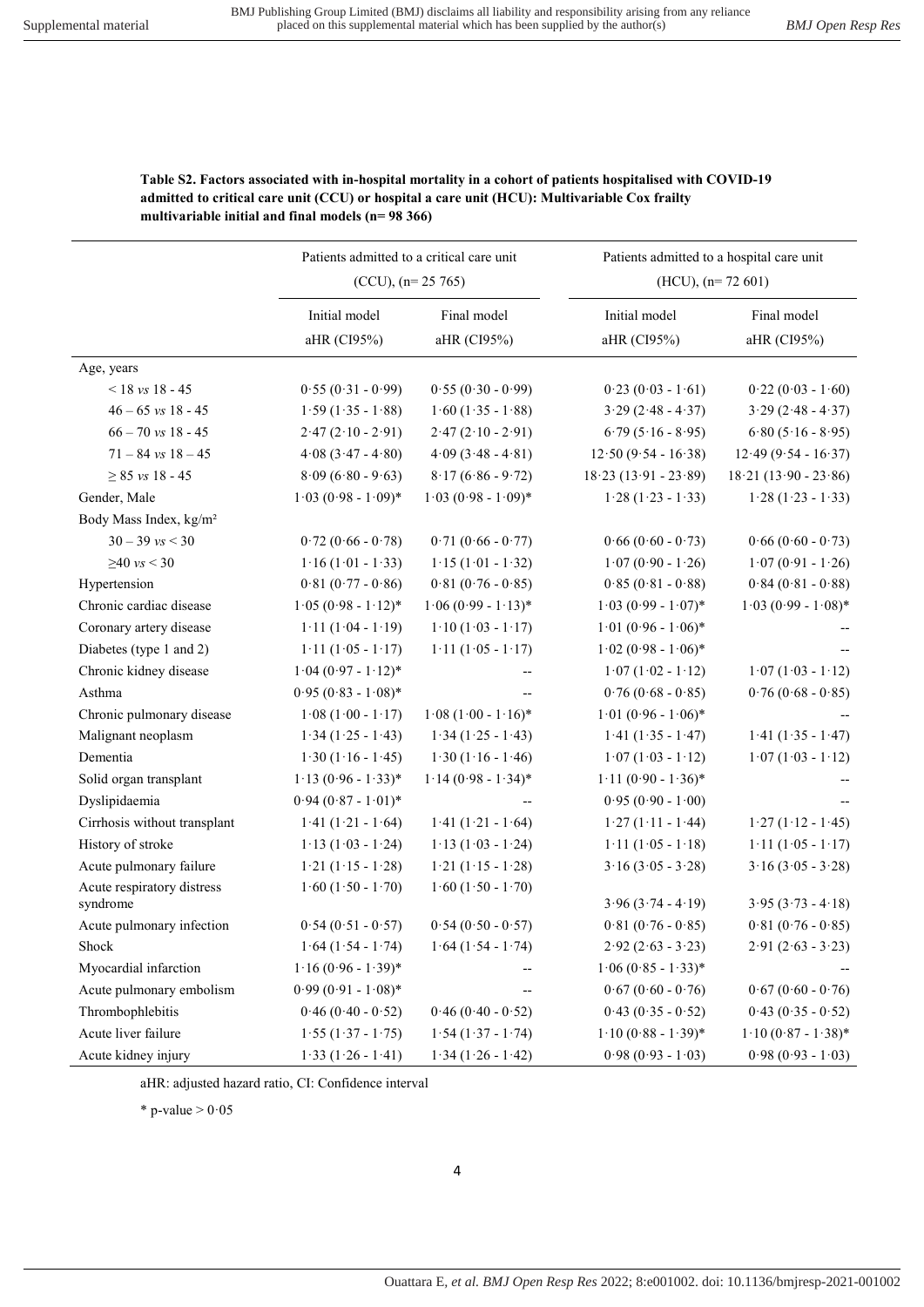|                                    | Patients admitted to a critical care unit<br>$(CCU), (n=25 765)$ |                          | Patients admitted to a hospital care unit<br>$(HCU)$ , $(n=72,601)$ |                        |  |
|------------------------------------|------------------------------------------------------------------|--------------------------|---------------------------------------------------------------------|------------------------|--|
|                                    |                                                                  |                          |                                                                     |                        |  |
|                                    | Initial model                                                    | Final model              | Initial model                                                       | Final model            |  |
|                                    | aOR (CI95%)                                                      | aOR (CI95%)              | aOR (CI95%)                                                         | aOR (CI95%)            |  |
| Age, years                         |                                                                  |                          |                                                                     |                        |  |
| $< 18$ vs 18 - 45                  | $0.45(0.24 - 0.83)$                                              | $0.44(0.24 - 0.82)$      | $0.20(0.03 - 1.44)$                                                 | $0.20(0.03 - 1.44)$    |  |
| $46 - 65$ vs $18 - 45$             | $1.79(1.49 - 2.15)$                                              | $1.79(1.49 - 2.16)$      | $3.85(2.89 - 5.14)$                                                 | $3.85(2.89 - 5.14)$    |  |
| $66 - 70$ vs 18 - 45               | $3.34(2.78 - 4.01)$                                              | $3.36(2.79 - 4.03)$      | $9.31(7.02 - 12.33)$                                                | $9.31(7.03 - 12.34)$   |  |
| $71 - 84$ vs $18 - 45$             | $7.16(5.97 - 8.59)$                                              | $7.20(6.00 - 8.63)$      | $22.85(17.35 - 30.10)$                                              | $22.84(17.35 - 30.08)$ |  |
| $\geq 85$ vs 18 - 45               | $15.61(12.75 -$<br>19.09                                         | 15.76 (12.88 -<br>19.27) | 43.40 (32.93 - 57.19)                                               | $43.36(32.91 - 57.13)$ |  |
| Gender, Male                       | $1.07(0.99 - 1.15)$                                              | $1.07(1.00 - 1.15)$      | $1.41(1.34 - 1.48)$                                                 | $1.41(1.34 - 1.48)$    |  |
| Body Mass Index, kg/m <sup>2</sup> |                                                                  |                          |                                                                     |                        |  |
| $30 - 39$ vs $< 30$                | $0.64(0.57 - 0.71)$                                              | $0.63(0.57 - 0.70)$      | $0.61(0.54 - 0.68)$                                                 | $0.61(0.54 - 0.68)$    |  |
| $≥40$ vs < 30                      | $1.22(1.02 - 1.46)$                                              | $1.21(1.02 - 1.45)$      | $1.11(0.90 - 1.37)$                                                 | $1.10(0.90 - 1.36)$    |  |
| Hypertension                       | $0.78(0.72 - 0.84)$                                              | $0.77(0.71 - 0.83)$      | $0.82(0.78 - 0.86)$                                                 | $0.82(0.78 - 0.86)$    |  |
| Chronic cardiac disease            | $1.18(1.08 - 1.29)$                                              | $1.18(1.08 - 1.29)$      | $1.16(1.09 - 1.23)$                                                 | $1.16(1.10 - 1.23)$    |  |
| Coronary artery disease            | $1.13(1.03 - 1.24)$                                              | $1.11(1.02 - 1.22)$      | $1.03(0.97 - 1.10)$                                                 |                        |  |
| Diabetes (type 1 and 2)            | $1.15(1.06 - 1.24)$                                              | $1.14(1.06 - 1.23)$      | $1.08(1.02 - 1.14)$                                                 | $1.08(1.02 - 1.14)$    |  |
| Chronic kidney disease             | $1.12(1.02 - 1.24)$                                              | $1.12(1.02 - 1.23)$      | $1.24(1.16 - 1.32)$                                                 | $1.25(1.17 - 1.32)$    |  |
| Asthma                             | $0.90(0.76 - 1.06)$                                              |                          | $0.68(0.59 - 0.78)$                                                 | $0.68$ $(0.59 - 0.78)$ |  |
| Chronic pulmonary disease          | $1.21(1.10 - 1.34)$                                              | $1.21(1.09 - 1.33)$      | $1.07(1.00 - 1.15)$                                                 | $1.08(1.00 - 1.16)$    |  |
| Malignant neoplasm                 | $1.97(1.80 - 2.17)$                                              | $1.97(1.79 - 2.16)$      | $2.32(2.19 - 2.46)$                                                 | $2.33(2.19 - 2.47)$    |  |
| Dementia                           | $1.40(1.20 - 1.63)$                                              | $1.40(1.20 - 1.63)$      | $1.30(1.23 - 1.38)$                                                 | $1.30(1.23 - 1.38)$    |  |
| Solid organ transplant             | $1.48(1.19 - 1.85)$                                              | $1.49(1.19 - 1.85)$      | $1.19(0.91 - 1.54)$                                                 |                        |  |
| Dyslipidaemia                      | $0.94(0.85 - 1.03)$                                              |                          | $0.90(0.84 - 0.97)$                                                 | $0.91(0.84 - 0.98)$    |  |
| Cirrhosis without transplant       | $2.14(1.72 - 2.67)$                                              | $2.14(1.72 - 2.66)$      | $1.71(1.44 - 2.04)$                                                 | $1.72(1.44 - 2.04)$    |  |
| History of stroke                  | $1.47(1.30 - 1.66)$                                              | $1.47(1.29 - 1.66)$      | $1.39(1.29 - 1.51)$                                                 | $1.39(1.29 - 1.51)$    |  |
| Acute pulmonary failure            | $1.57(1.46 - 1.69)$                                              | $1.57(1.46 - 1.68)$      | $6.04(5.75 - 6.35)$                                                 | $6.04(5.75 - 6.34)$    |  |
| Acute respiratory distress         |                                                                  |                          |                                                                     |                        |  |
| syndrome                           | $2.87(2.65 - 3.11)$                                              | $2.87(2.65 - 3.11)$      | $16.59(14.76 - 18.66)$                                              | $16.59(14.76 - 18.65)$ |  |
| Acute pulmonary infection          | $0.73(0.67 - 0.79)$                                              | $0.73(0.67 - 0.78)$      | $1.00(0.93 - 1.07)$                                                 |                        |  |
| Shock                              | $2.80(2.58 - 3.04)$                                              | $2.81(2.58 - 3.05)$      | $10.90(8.68 - 13.69)$                                               | $10.94(8.71 - 13.73)$  |  |
| Myocardial infarction              | $1.24(0.95 - 1.61)$                                              |                          | $1.15(0.83 - 1.59)$                                                 |                        |  |
| Acute pulmonary embolism           | $1.18(1.05 - 1.33)$                                              | $1.18(1.05 - 1.33)$      | $0.84(0.72 - 0.97)$                                                 | $0.83(0.72 - 0.97)$    |  |
| Thrombophlebitis                   | $0.46(0.39 - 0.54)$                                              | $0.46(0.39 - 0.54)$      | $0.49(0.39 - 0.62)$                                                 | $0.49(0.39 - 0.62)$    |  |
| Acute liver failure                | $2.18(1.79 - 2.65)$                                              | $2.18(1.79 - 2.65)$      | $1.83(1.31 - 2.56)$                                                 | $1.83(1.31 - 2.56)$    |  |
| Acute kidney injury                | $1.91(1.77 - 2.06)$                                              | $1.91(1.77 - 2.07)$      | $1.24(1.16 - 1.33)$                                                 | $1.24(1.16 - 1.33)$    |  |

Table S3. Factors associated with in-hospital mortality in a cohort of patients hospitalised with COVID-19 admitted to critical care unit (CCU) or hospital a care unit (HCU): Logistic regression multivariable initial and final models (n= 98 366)

aOR: adjusted odd ratio, CI: Confidence interval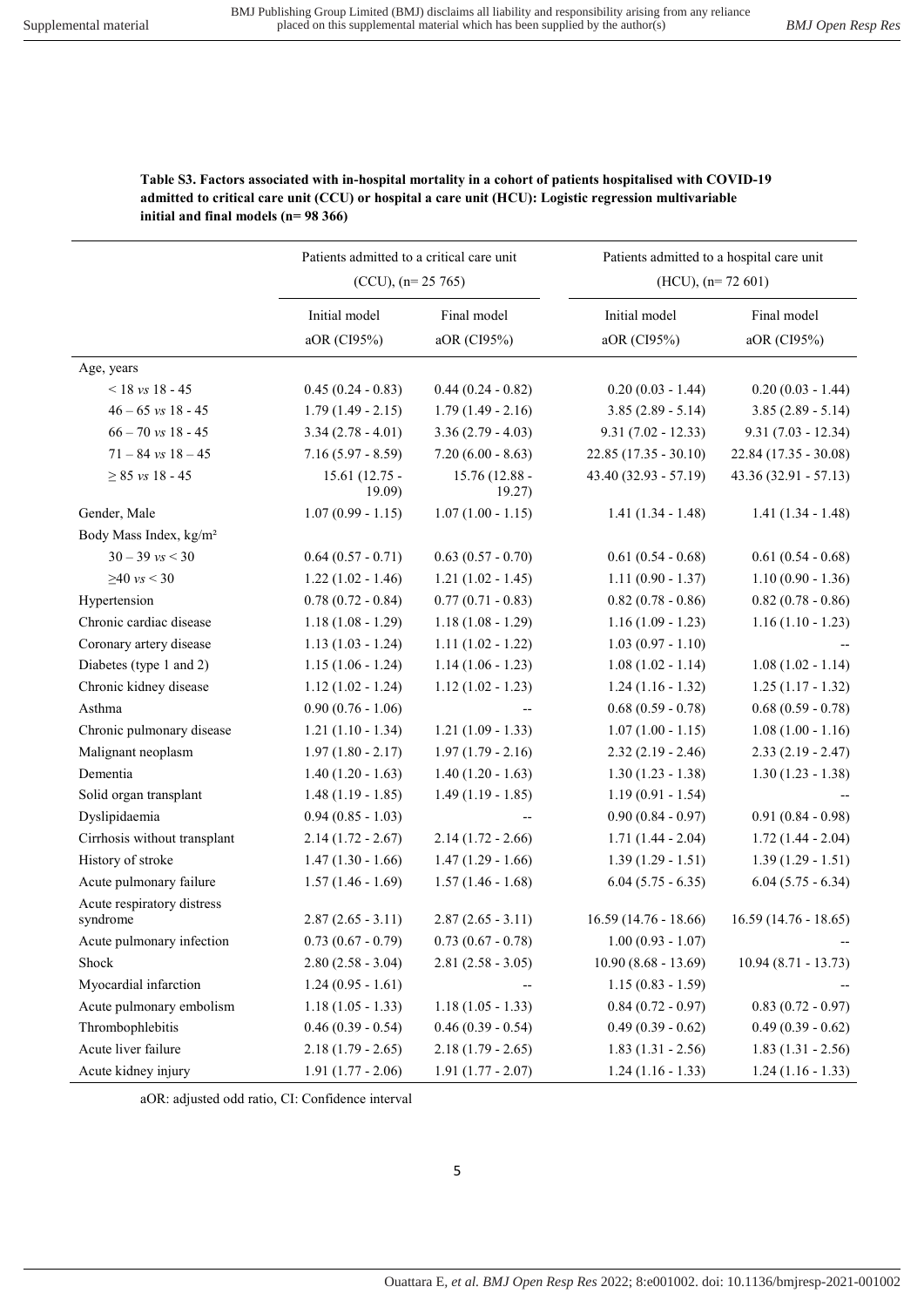|                                    | Patients admitted to a critical care unit<br>$(CCU)$ , $(n=24\ 267)$ |                            | Patients admitted to a hospital care unit<br>$(HCU)$ , $(n= 72 199)$ |                        |
|------------------------------------|----------------------------------------------------------------------|----------------------------|----------------------------------------------------------------------|------------------------|
|                                    |                                                                      |                            |                                                                      |                        |
|                                    | Initial model                                                        | Final model<br>aHR (CI95%) | Initial model<br>aHR (CI95%)                                         | Final model            |
|                                    | aHR (CI95%)                                                          |                            |                                                                      | aHR (CI95%)            |
| Age, years                         |                                                                      |                            |                                                                      |                        |
| $< 18$ vs 18 - 45                  | $0.52(0.28 - 0.96)$                                                  | $0.52(0.28 - 0.96)$        | $0.27(0.04 - 1.91)$                                                  | $0.27(0.04 - 1.90)$    |
| $46 - 65$ vs $18 - 45$             | $1.57(1.32 - 1.86)$                                                  | $1.57(1.33 - 1.87)$        | $3.56(2.65 - 4.79)$                                                  | $3.57(2.65 - 4.79)$    |
| $66 - 70$ vs $18 - 45$             | $2.52(2.13 - 2.98)$                                                  | $2.53(2.14 - 2.99)$        | $7.39(5.54 - 9.86)$                                                  | $7.40(5.55 - 9.87)$    |
| $71 - 84$ vs $18 - 45$             | $4.13(3.49 - 4.87)$                                                  | $4.16(3.52 - 4.91)$        | $13.64(10.28 - 18.11)$                                               | $13.66(10.29 - 18.13)$ |
| $\geq 85$ vs 18 - 45               | $8.00(6.69 - 9.56)$                                                  | $8.12(6.79 - 9.70)$        | $19.66(14.81 - 26.11)$                                               | $19.67(14.81 - 26.11)$ |
| Gender, Male                       | $1.05(0.99 - 1.11)$                                                  | $1.05(0.99 - 1.11)$        | $1.29(1.24 - 1.34)$                                                  | $1.29(1.24 - 1.34)$    |
| Body Mass Index, kg/m <sup>2</sup> |                                                                      |                            |                                                                      |                        |
| $30 - 39$ vs $< 30$                | $0.71(0.65 - 0.77)$                                                  | $0.71(0.65 - 0.77)$        | $0.66(0.60 - 0.73)$                                                  | $0.66(0.60 - 0.73)$    |
| $≥40$ vs < 30                      | $1.23(1.07 - 1.41)$                                                  | $1.22(1.06 - 1.40)$        | $1.06(0.90 - 1.25)$                                                  | $1.06(0.90 - 1.25)$    |
| Hypertension                       | $0.78(0.74 - 0.83)$                                                  | $0.78(0.74 - 0.83)$        | $0.84(0.81 - 0.88)$                                                  | $0.84(0.81 - 0.87)$    |
| Chronic cardiac disease            | $1.07(1.00 - 1.14)$                                                  | $1.08(1.01 - 1.16)$        | $1.02(0.98 - 1.07)$                                                  | $1.03(0.98 - 1.07)$    |
| Coronary artery disease            | $1.14(1.06 - 1.22)$                                                  | $1.13(1.05 - 1.20)$        | $1.02(0.97 - 1.07)$                                                  |                        |
| Diabetes (type 1 and 2)            | $1.12(1.05 - 1.18)$                                                  | $1.12(1.06 - 1.19)$        | $1.02(0.98 - 1.07)$                                                  |                        |
| Chronic kidney disease             | $1.08(1.00 - 1.16)$                                                  | --                         | $1.09(1.04 - 1.14)$                                                  | $1.09(1.04 - 1.14)$    |
| Asthma                             | $0.91(0.80 - 1.04)$                                                  |                            | $0.77(0.69 - 0.86)$                                                  | $0.77(0.68 - 0.86)$    |
| Chronic pulmonary disease          | $1.12(1.04 - 1.21)$                                                  | $1.12(1.04 - 1.21)$        | $1.00(0.95 - 1.05)$                                                  |                        |
| Malignant neoplasm                 | $1.38(1.29 - 1.47)$                                                  | $1.38(1.29 - 1.48)$        | $1.42(1.36 - 1.49)$                                                  | $1.42(1.36 - 1.49)$    |
| Dementia                           | $1.28(1.14 - 1.44)$                                                  | $1.29(1.15 - 1.44)$        | $1.08(1.04 - 1.13)$                                                  | $1.08(1.04 - 1.13)$    |
| Solid organ transplant             | $1.26(1.07 - 1.48)$                                                  | $1.29(1.09 - 1.51)$        | $1.10(0.89 - 1.36)$                                                  |                        |
| Dyslipidaemia                      | $0.94(0.88 - 1.01)$                                                  |                            | $0.95(0.90 - 1.01)$                                                  |                        |
| Cirrhosis without transplant       | $1.44(1.24 - 1.68)$                                                  | $1.44(1.23 - 1.68)$        | $1.26(1.11 - 1.44)$                                                  | $1.27(1.11 - 1.44)$    |
| History of stroke                  | $1.15(1.05 - 1.27)$                                                  | $1.15(1.05 - 1.27)$        | $1.13(1.07 - 1.20)$                                                  | $1.13(1.07 - 1.20)$    |
| Acute pulmonary failure            | $1.23(1.16 - 1.30)$                                                  | $1.22(1.16 - 1.29)$        | $3.16(3.05 - 3.28)$                                                  | $3.16(3.05 - 3.28)$    |
| Acute respiratory distress         |                                                                      |                            |                                                                      |                        |
| syndrome                           | $1.67(1.57 - 1.78)$                                                  | $1.66(1.56 - 1.77)$        | $3.95(3.73 - 4.18)$                                                  | $3.94(3.73 - 4.18)$    |
| Acute pulmonary infection          | $0.62(0.58 - 0.66)$                                                  | $0.62$ $(0.58 - 0.66)$     | $0.82(0.78 - 0.86)$                                                  | $0.82(0.77 - 0.86)$    |
| Shock                              | $1.81(1.70 - 1.92)$                                                  | $1.81(1.71 - 1.93)$        | $2.98(2.68 - 3.30)$                                                  | $2.97(2.68 - 3.30)$    |
| Myocardial infarction              | $1.18(0.97 - 1.43)$                                                  |                            | $1.06(0.84 - 1.33)$                                                  |                        |
| Acute pulmonary embolism           | $1.04(0.95 - 1.13)$                                                  |                            | $0.69(0.61 - 0.77)$                                                  | $0.68(0.61 - 0.77)$    |
| Thrombophlebitis                   | $0.45(0.39 - 0.52)$                                                  | $0.45(0.39 - 0.52)$        | $0.41(0.33 - 0.50)$                                                  | $0.41(0.33 - 0.50)$    |
| Acute liver failure                | $1.63(1.44 - 1.85)$                                                  | $1.63(1.43 - 1.84)$        | $1.07(0.84 - 1.35)$                                                  | $1.06(0.84 - 1.34)$    |
| Acute kidney injury                | $1.35(1.28 - 1.43)$                                                  | $1.37(1.29 - 1.45)$        | $0.99(0.94 - 1.04)$                                                  | $0.99(0.94 - 1.04)$    |

Table S4. Factors associated with in-hospital mortality in patients hospitalized with COVID-19 for less than 60 days length of stay to critical care unit (CCU) or hospital a care unit (HCU): Multivariable Cox frailty initial and final models (n= 96 466)

aHR: adjusted hazard ratio, CI: Confidence interval